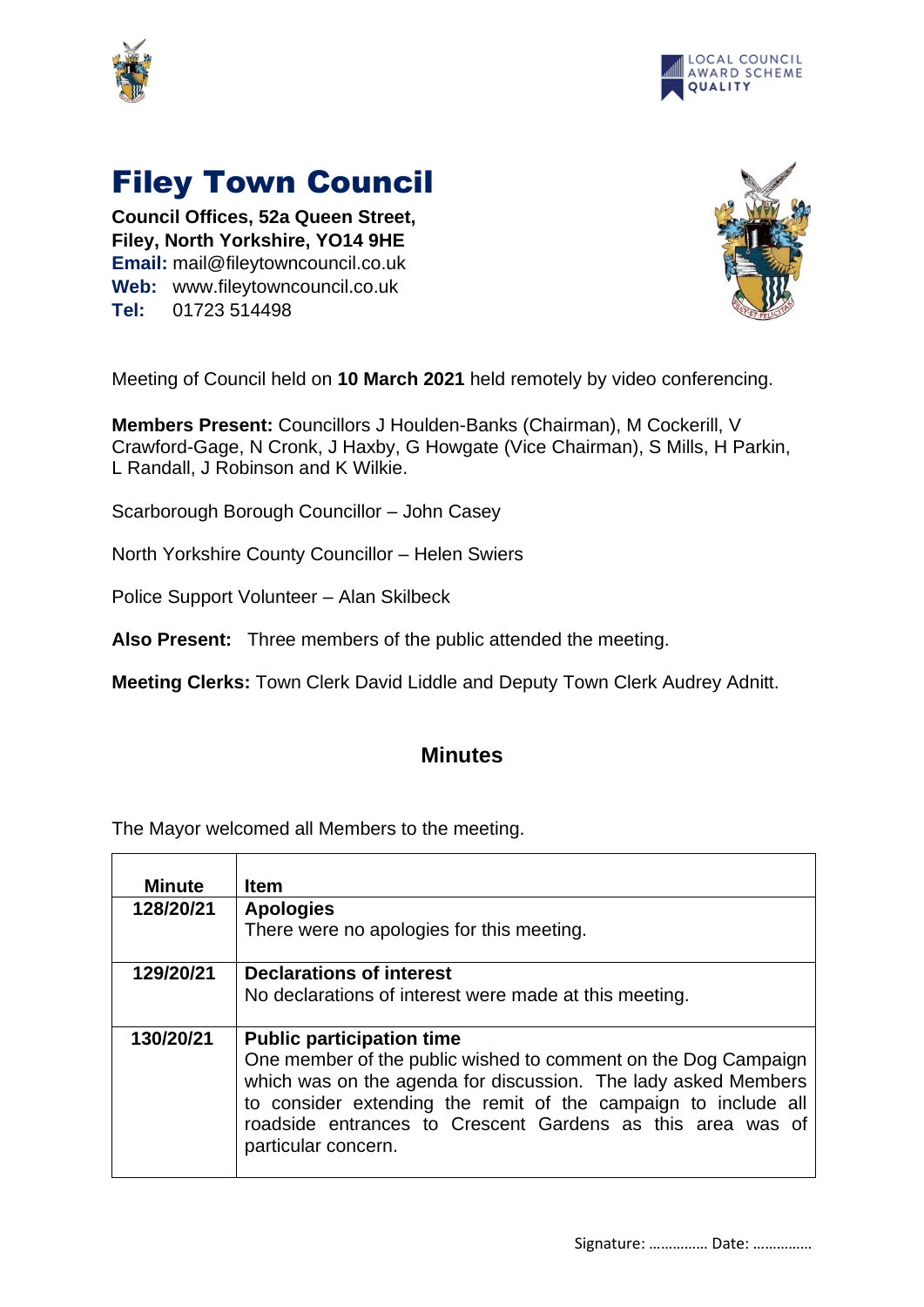



|           | Another resident asked the Council to support his request to North<br>Yorkshire County Council to temporarily close Murray Street to traffic<br>over the summer months. He felt this would help with social<br>distancing, allow the hospitality businesses in Murray Street to use<br>additional space for outdoor seating, increase footfall for local shops<br>and help to rejuvenate Filey.                                                                                                                                                                                                                                                                     |
|-----------|---------------------------------------------------------------------------------------------------------------------------------------------------------------------------------------------------------------------------------------------------------------------------------------------------------------------------------------------------------------------------------------------------------------------------------------------------------------------------------------------------------------------------------------------------------------------------------------------------------------------------------------------------------------------|
|           | North Yorkshire County Cllr Swiers advised that she had asked<br>Highways Department to consider this proposal and was awaiting<br>their response.                                                                                                                                                                                                                                                                                                                                                                                                                                                                                                                  |
|           | <b>Reports to Council</b>                                                                                                                                                                                                                                                                                                                                                                                                                                                                                                                                                                                                                                           |
| 131/20/21 | <b>North Yorkshire Police Report</b><br>A copy of the report had been circulated with the agenda papers. The<br>report gave details of crimes, road related incidents and anti-social<br>behaviour between April 2020 and February 2021.                                                                                                                                                                                                                                                                                                                                                                                                                            |
|           | Mr Alan Skilbeck (Police Support Volunteer) kindly attended the<br>meeting and assisted with queries regarding dog theft, crimes<br>involving firearms, a recent incident behind Tesco's and hoax calls.                                                                                                                                                                                                                                                                                                                                                                                                                                                            |
| 132/20/21 | <b>Fairground in Country Park</b><br>The Council was asked to consider a request to support the<br>establishment of a fairground in the Country Park for the summer<br>months. Mr Waddington attended the meeting to give details of his<br>proposal, which was to site a fairground on land at the Country Park<br>for a four-to-six-week period during the summer. The proposed hours<br>of operation would be from 12 noon until 8 pm and entry fee would<br>be £9 which would allow the visitor to spend three hours at the fair.<br>there would be a wide variety of rides and attractions.<br>As Scarborough Borough Council were responsible for the Country |
|           | Park, Waddington's Fairs would require permission from them to<br>proceed.<br>The Mayor thanked Mr Waddington for attending and providing<br>details of his proposal for the Council to consider.                                                                                                                                                                                                                                                                                                                                                                                                                                                                   |
|           | The Council would give the item full consideration at a subsequent<br>meeting.                                                                                                                                                                                                                                                                                                                                                                                                                                                                                                                                                                                      |
| 133/20/21 | <b>Mayoral Report</b><br>The Mayor reported that work was ongoing with various projects the<br>Council was working on and that the Council continued to work well<br>with Scarborough Borough Council.                                                                                                                                                                                                                                                                                                                                                                                                                                                              |
| 134/20/21 | <b>Borough and County Councillor Reports</b><br><b>Scarborough Borough Councillor's Report</b><br>Scarborough Boro. Cllr Cockerill's report had been previously<br>circulated and gave updates on the Filey Investment Plan, Dog Dirt,                                                                                                                                                                                                                                                                                                                                                                                                                              |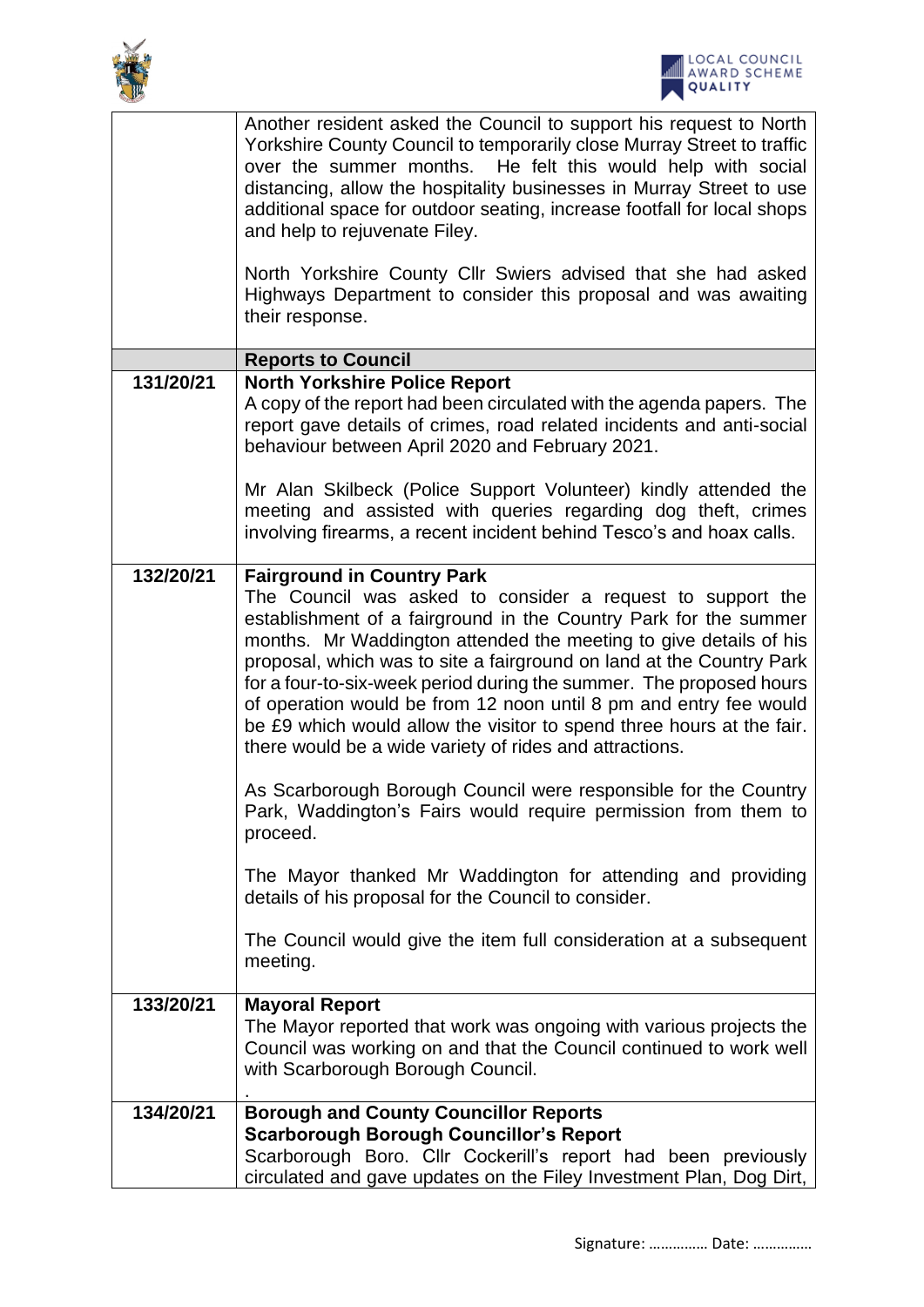



|           | Housing, National Armed Forces Day, Ward Members Locality<br>Budget, Filey Kite Festival and Filey Flood Alleviation Scheme.                                                                                                                                                                                                                                                                                                         |
|-----------|--------------------------------------------------------------------------------------------------------------------------------------------------------------------------------------------------------------------------------------------------------------------------------------------------------------------------------------------------------------------------------------------------------------------------------------|
|           | In addition, Cllr Cockerill reported on several maintenance issues he<br>was working with officers at the Borough Council to repair, refurbish<br>or improve. These included the refurbishment of the dinosaur in Glen<br>Gardens, drainage below Glen Gardens, safety of steps below White<br>Lodge, partial refurbishment of the commemorative stone on Royal<br>Parade and improvements to the Shelter near White Lodge.          |
|           | CIIr Howgate wished to thank CIIr Cockerill for his help to improve the<br>steps below White Lodge as they were causing safety concerns.                                                                                                                                                                                                                                                                                             |
|           | Scarborough Boro. Cllr Casey's report had been previously circulated<br>and gave updates on the Citizens Advice Bureau, Filey Sea Wall and<br>Dog Fouling.                                                                                                                                                                                                                                                                           |
|           | In addition, Cllr Casey advised that the Filey Bay 1779 Group had<br>submitted an expression of interest in the former Scout Hut.                                                                                                                                                                                                                                                                                                    |
|           | A number of litter bins, signs and bollards around town had been<br>steam cleaned recently and were looking splendid as a result. Cllr<br>Casey wished to thank Keep Filey Tidy for raising the money to<br>undertake this work.                                                                                                                                                                                                     |
|           | <b>North Yorkshire County Councillor's Report</b><br>County CIIr Swiers report was circulated and provided updates on the<br>County Council's Budget 2021/22, Covid 19, Care Home Visits and<br>the Proposed Unitary Bid.                                                                                                                                                                                                            |
|           | County Cllr Swiers was asked to update members on the plans for<br>Silver Birches, the potential closure of two educational centres. She<br>was also advised of several potholes which had developed<br>approaching the new Church Cliff Farm Development.                                                                                                                                                                           |
| 135/20/21 | <b>Town Clerk and RFO Report</b><br>Members had been circulated with a copy of the report which<br>contained an update on the dog warden project, Queen Street<br>Gardens, Freeman and Freewomen applications, the Town Plan, the<br>Assets & Services Working Party and Christmas lights.                                                                                                                                           |
|           | Upcoming Council Meetings and Mayoral Engagements were also<br>included within the report.                                                                                                                                                                                                                                                                                                                                           |
|           | CIIr Cockerill reported that he was pleased to see that Yorkshire<br>Water had taken the necessary action to prevent the leaking of further<br>water from their pipe along clifftop. The leaking pipe had been<br>identified as a contributing factor in undermining of the land in Queen<br>Street Gardens. The cost of restoring the Gardens so that they could<br>be re-opened to the public was considerable, and so he proposed |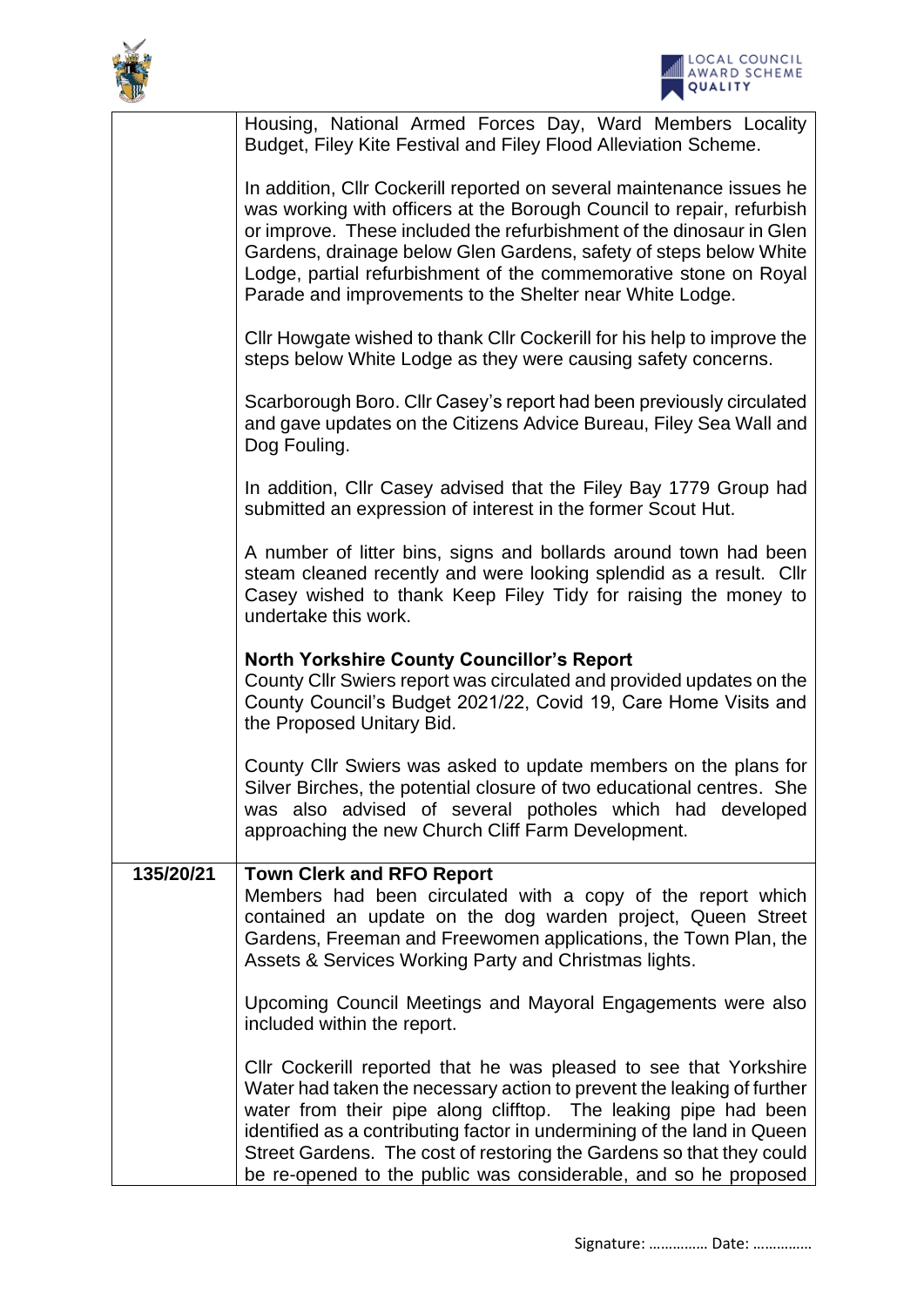

|             | that the Town Council enter dialogue with other interested parties,<br>Yorkshire Water regarding potential compensation and North<br>Yorkshire County Council as their footpath continued to slump.<br>Hopefully working in partnership would enable the Council to fund the<br>safety work and subsequent restoration required to re-open the<br>gardens. This proposal was seconded by Cllr Howgate and following<br>a vote the resolution was passed. |  |  |
|-------------|----------------------------------------------------------------------------------------------------------------------------------------------------------------------------------------------------------------------------------------------------------------------------------------------------------------------------------------------------------------------------------------------------------------------------------------------------------|--|--|
| 135/20/21.1 | RESOLVED: That the Town Council enter dialogue with<br>Yorkshire Water regarding possible compensation and also<br>North Yorkshire County Council to enable the Council to restore<br><b>Queen Street Gardens.</b>                                                                                                                                                                                                                                       |  |  |
|             | Council business items - Procedural Items                                                                                                                                                                                                                                                                                                                                                                                                                |  |  |
| 136/20/21   | Minutes of the Meeting of the Council held on Wednesday 10<br>February 2021.                                                                                                                                                                                                                                                                                                                                                                             |  |  |
|             | Cllr Haxby proposed, seconded by Cllr Cronk, that Council resolve to<br>approve them as a true and accurate record of the meeting.                                                                                                                                                                                                                                                                                                                       |  |  |
| 136/20/21.1 | RESOLVED: Council resolved to approve the minutes as a true<br>and accurate record of the meeting.                                                                                                                                                                                                                                                                                                                                                       |  |  |
| 137/20/21   | <b>Minutes of Committee Meetings</b>                                                                                                                                                                                                                                                                                                                                                                                                                     |  |  |
|             | Minutes of meetings:                                                                                                                                                                                                                                                                                                                                                                                                                                     |  |  |
|             | Planning Committee $-8$ <sup>th</sup> February 2021<br>Cllr Robinson proposed, seconded by Cllr Randall that the minutes<br>be noted by Council                                                                                                                                                                                                                                                                                                          |  |  |
| 137/20/21.1 | <b>RESOLVED: Council resolved to note the minutes</b>                                                                                                                                                                                                                                                                                                                                                                                                    |  |  |
|             | Staffing Committee - 26th February 2021<br>Cllr Robinson proposed, seconded by Cllr Randall that the minutes<br>be noted by Council                                                                                                                                                                                                                                                                                                                      |  |  |
| 137/20/21.2 | <b>RESOLVED: Council resolved to note the minutes</b>                                                                                                                                                                                                                                                                                                                                                                                                    |  |  |
|             | Events & Lighting Committee $-2nd$ February 2021<br>Cllr Robinson proposed, seconded by Cllr Randall that the minutes<br>be noted by Council                                                                                                                                                                                                                                                                                                             |  |  |
| 137/20/21.3 | Cllr Randall enquired when the Events & Lighting Committee and<br>Town Map and Guide Committee would merge, as AGREED at the<br>recent Strategic Planning Committee Meeting.  The Town Clerk<br>advised that the merger would be finalised at the next Annual Meeting<br>in May                                                                                                                                                                          |  |  |
|             | <b>RESOLVED: Council resolved to note the minutes</b>                                                                                                                                                                                                                                                                                                                                                                                                    |  |  |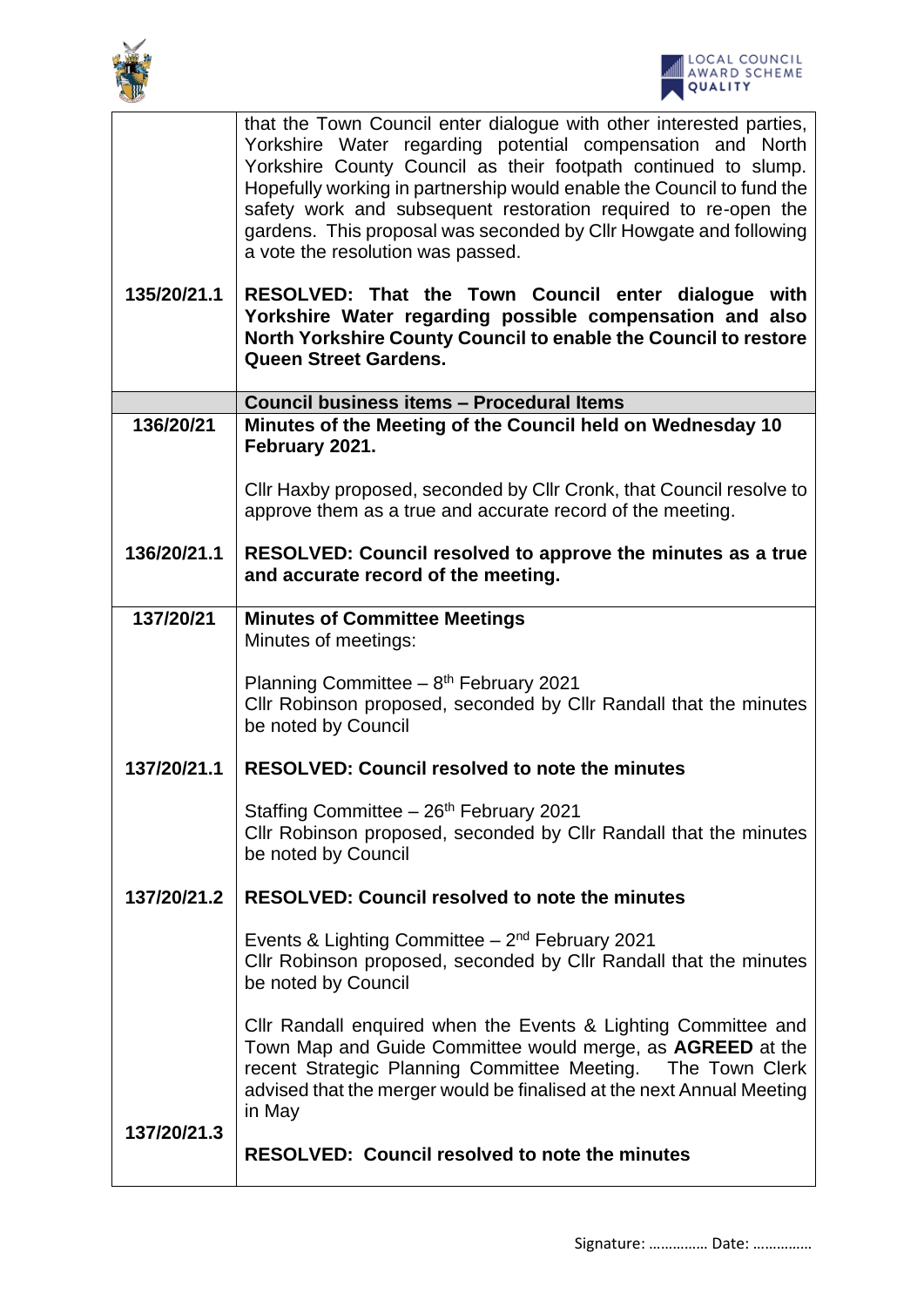



|             | Councillor Parkin provided an update on a recent meeting of the<br>Filey Bay 1779 Group. The Group submitted an expression of<br>interest in the Former Scout Hut Building, and James Hodgson from<br>the group would be attending the April meeting of Council to provide<br>Members with more information on the project.                                                                                                                               |
|-------------|-----------------------------------------------------------------------------------------------------------------------------------------------------------------------------------------------------------------------------------------------------------------------------------------------------------------------------------------------------------------------------------------------------------------------------------------------------------|
| 138/20/21   | <b>Schedule of Payments</b><br>Cllr Howgate proposed, seconded by Cllr Cronk that the Council<br>approve the schedule of payments from the general fund for the<br>period 4 <sup>th</sup> February 2021 to 3 <sup>rd</sup> March 2021, a total of £14,903.08 of<br>expenditure.                                                                                                                                                                           |
| 138/20/21.1 | RESOLVED: Council supported the proposal and the schedule<br>of payments from the general fund for the period 4 <sup>th</sup> January<br>2021 to 3rd March 2021, a total of £14,903.08 of expenditure was<br>approved.                                                                                                                                                                                                                                    |
| 139/20/21   | <b>Covid Vaccination</b><br>Cllr Howgate proposed that Filey Town Council support the<br>guidelines given by the Government regarding the Covid Vaccination.<br>This proposal was seconded by Cllr Cockerill and following a vote the<br>resolution was passed.                                                                                                                                                                                           |
| 139/20/21.1 | RESOLVED: That Filey Town Council supports the Government's<br>Guidance and recommends that the people of Filey take part in the<br>Covid Vaccination programme.                                                                                                                                                                                                                                                                                          |
| 140/20/21   | Dog Campaign<br>Members were asked to conder the request from Scarborough<br>Borough Council to install high impact floor markings on the<br>pavement to encourage responsible dog ownership.<br>It was proposed to install three of the floor markings at locations<br>around Glen Gardens to remind people to keep their dogs on a lead,<br>and one on Coble Landing and one at the bottom of Cargate Hill to<br>advise about taking dogs on the beach. |
|             | A discussion followed and Members supported this proposal and<br>suggested that it could be extended to include the entrances to<br>Crescent Gardens and the residential areas of Filey. The installation<br>of more dog bins was also suggested.                                                                                                                                                                                                         |
|             | The Clerk advised that he was in discussions with Scarborough<br>Borough Council regarding the Town Council employing their own<br>Dog Warden directly with the Borough Council potential providing<br>legal support for any prosecutions.                                                                                                                                                                                                                |
| 141/20/21   | Lifeboat<br>Council were asked to consider the future of the current Lifeboat after<br>its retirement from service. Cllr Wilkie advised that he had been in                                                                                                                                                                                                                                                                                               |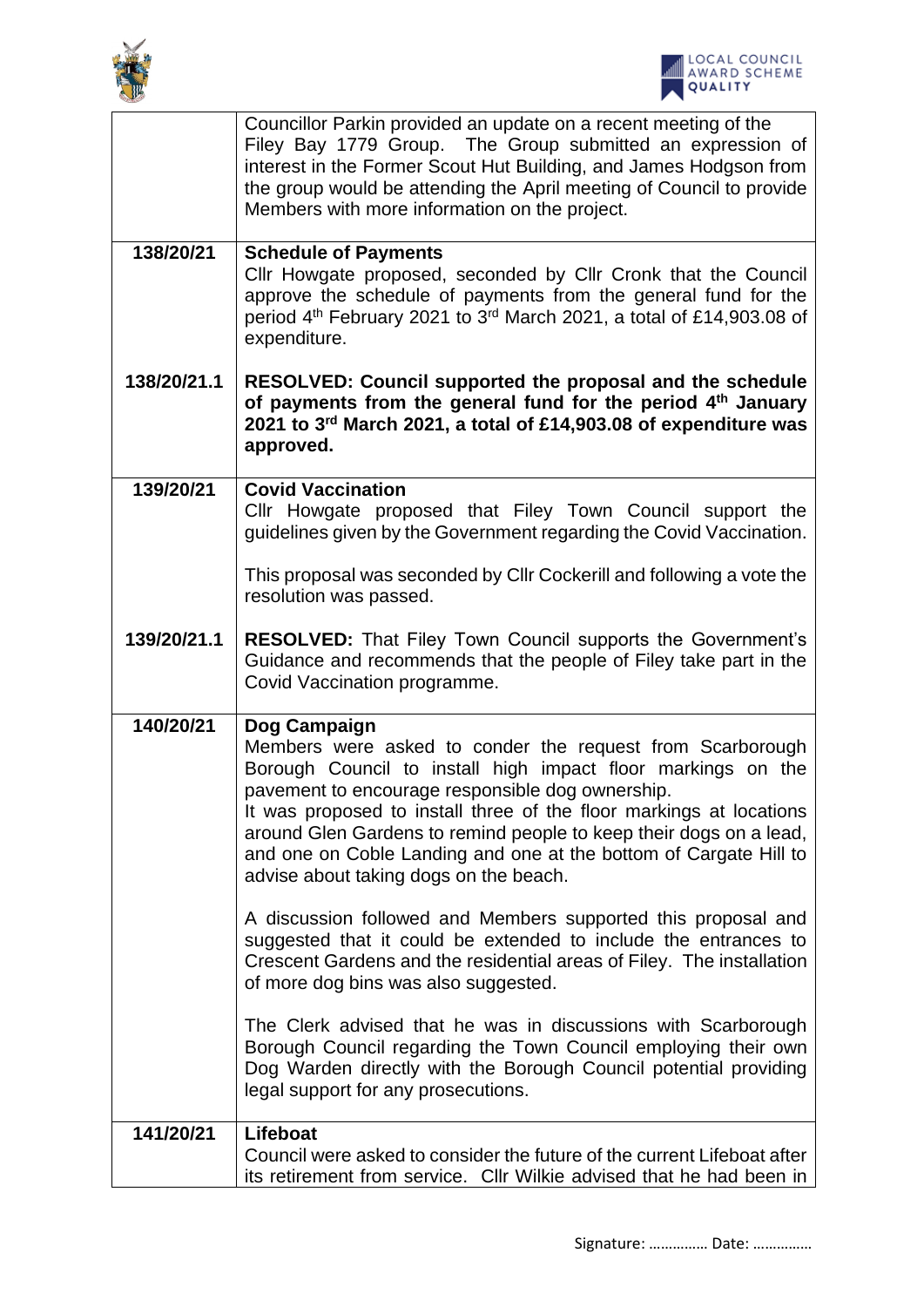



|             | discussions with a local group who wished to acquire the old lifeboat<br>and have it sited in the Cobble Landing vicinity as a memorial to the<br>town's lifeboat heritage. The group wished to know if the Council<br>would support this suggestion in principle.                                 |  |
|-------------|----------------------------------------------------------------------------------------------------------------------------------------------------------------------------------------------------------------------------------------------------------------------------------------------------|--|
|             | Following a detailed discussion Cllr Wilkie proposed that the Town<br>Council support the idea in principle of acquiring the former lifeboat<br>and siting it in the Cobble Landing area as a memorial to the town's<br>lifeboat heritage. This proposal was seconded by Cllr Cockerill.           |  |
|             | A vote followed and the proposal was lost.                                                                                                                                                                                                                                                         |  |
| 142/20/21   | <b>Filey Playing Fields Association</b>                                                                                                                                                                                                                                                            |  |
|             | Councillor Howgate advised that Filey Playing Fields Association<br>wished to install a modern synthetic pitch at the ground and were to<br>apply to Scarborough Borough Council to obtain some of the Sports<br>Related Grant Funding which was currently available.                              |  |
|             | Councillor Howgate proposed that Filey Town Council support Filey<br>Playing Fields Association in their bid. This proposal was seconded<br>by Cllr Cockerill and following a discussion in which members were<br>widely in favour of the proposal and a subsequent vote a resolution<br>was made. |  |
| 142/20/21.1 | RESOLVED: That Filey Town Council support the application<br>made by Filey Playing Fields Association to Scarborough<br><b>Borough Council for Sports Grant Funding.</b>                                                                                                                           |  |
|             |                                                                                                                                                                                                                                                                                                    |  |
| 143/20/21   | <b>Filey Sports Club</b><br>Council were asked to consider a request from Filey Sports Club to<br>support their committee/management team as the current secretary<br>was planning to retire in the near future.                                                                                   |  |
|             | CIIr Wilkie was a director of the Club and advised that they were<br>currently looking to recruit new members to their board of directors.                                                                                                                                                         |  |
|             | He also suggested that in the future Filey Town Council may wish to<br>consider taking on a much bigger role with the management of the<br>club.                                                                                                                                                   |  |
|             | A discussion followed and CIIr Howgate proposed that the Sport Club<br>could use the Councils newsletter and website for advertising to<br>assist with the recruitment of new directors, this proposal was<br>seconded by Cllr Robinson. A vote followed.                                          |  |